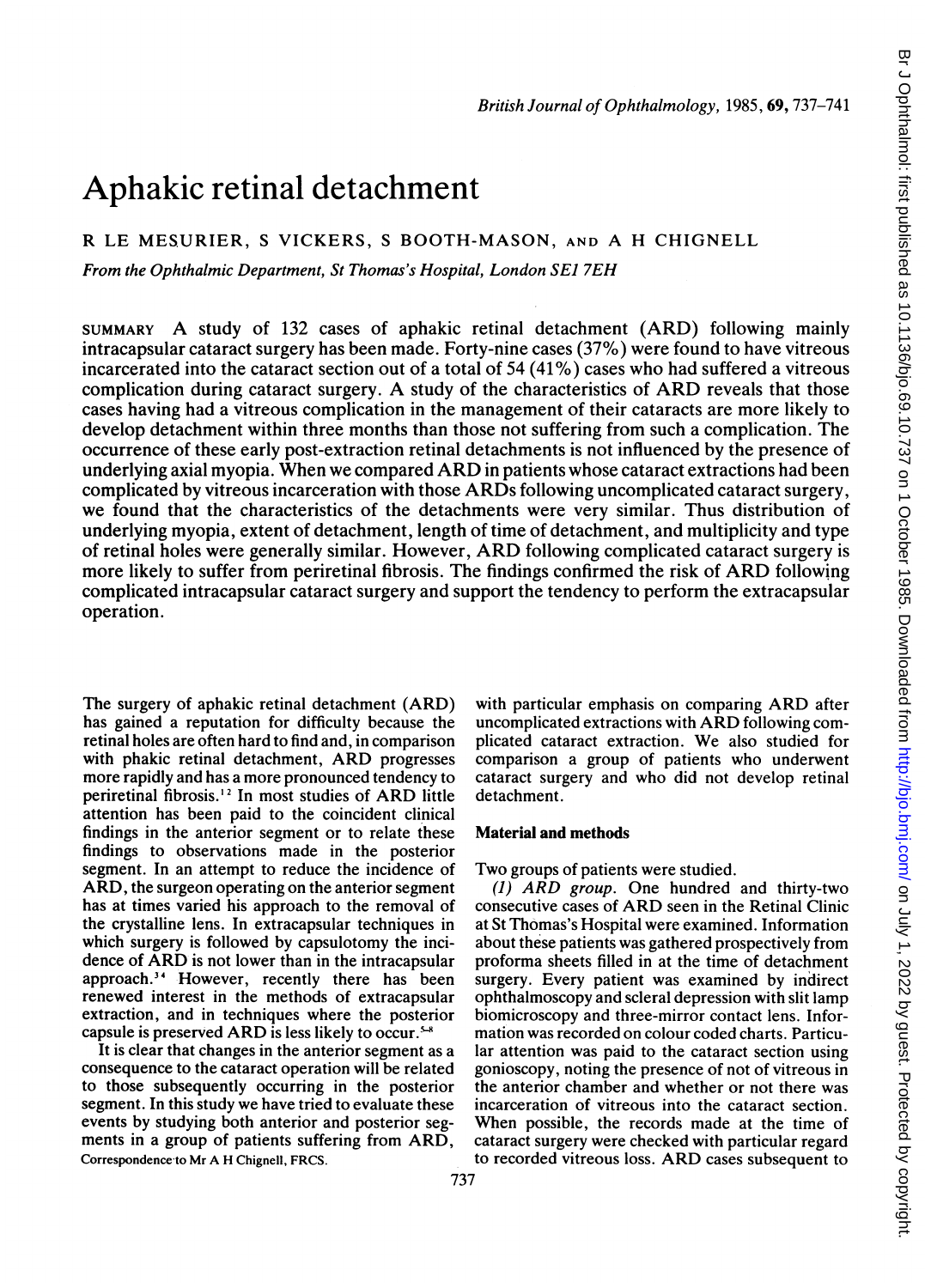cataract surgery following trauma or following the surgery of congenital cataract surgery were excluded.

(2) Cataract group. The anterior segments of 200 eyes (146 patients) not complicated by subsequent retinal detachment were examined. These cases were as nearly consecutive as possible, exceptions being those patients who were unable to attend for examination. All these cases had their cataract surgery more than one year prior to the examination.

## Results

#### TYPE OF CATARACT EXTRACTION

In both cataract and ARD groups there was <sup>a</sup> high incidence of intracapsular cataract extraction. In the ARD group of <sup>132</sup> eyes <sup>126</sup> had had intracapsular extraction and six had had extracapsular extractions. In the latter cases two subsequently had had a substantial posterior capsulotomy performed. In the cataract group 196 eyes had intracapsular operations and only four had extracapsular operations (none of these had had posterior capsulotomy).

#### VITREOUS LOSS AND VITREOUS INCARCERATION

ARD group. Of <sup>132</sup> ARD cases <sup>31</sup> (23%) suffered recorded vitreous loss at the time of cataract surgery. Of these 31 patients we found that only five had absence of vitreous from the cataract section. The remaining 26 were found to have a varying extent of vitreous incarceration into the cataract wound. We also found an additional 23 cases where vitreous was incaracerated into the section in spite of apparently uneventful cataract surgery. A total of <sup>49</sup> cases (37% of the total ARD group) therefore had incarcerated vitreous into the section, which, with the additional five cases of recorded vitreous loss, where vitreous had been freed from the section, meant that a total of <sup>54</sup> ARD patients (41%) had suffered <sup>a</sup> vitreous complication in their management.

Cataract group. In the group of 200 cases 17 were recorded as having lost vitreous at surgery. When we examined these 17 patients, seven were found to have vitreous incarceration into the section. A further <sup>10</sup> cases were found to have vitreous in the section after what was recorded as uncomplicated surgery. Thus of 200 cataract patients, an unexpectedly high number of 27 were found to have a vitreous complication in their management  $(13.5\%)$ , and 17 of these still had vitreous in the section  $(8.5\%)$ . It is well known that to leave vitreous incarcerated in the section at the end of surgery is undesirable, as an unacceptably high proportion of these cases fare badly.9 Our findings showed that, of the <sup>17</sup> patients in whom vitreous loss had been recorded, in only 10 was the clearance of vitreous from the wound adequate. In a further 10 cases vitreous incarceration into the wound was not

recognised at all, though it is possible that in some cases vitreous may have become adherent to the cataract section in the postoperative period.

The cataract and the ARD group are not statistically comparable, but the difference in vitreous complications between the two groups suggests the importance of this event in promoting aphakic retinal detachment.

## CHARACTERISTICS OF THE ARD GROUP

Sex. We confirmed the previously reported<sup>2310</sup> proclivity for ARD to affect males. Out of <sup>111</sup> patients 69 were male and 42 were female.

Age. The ages in the ARD group ranged from 48-91 years with a peak incidence in the 60-70-year age group. These ranges were consistent with those of other studies.<sup>12</sup>

Refractive state. This was deduced by similar methods and definitions as those used by previous workers.<sup>5 11</sup>12

Myopia and vitreous complication. Of the <sup>54</sup> ARD patients who suffered a vitreous complication 19 (35%) were previously myopic. In the <sup>78</sup> ARD cases that were not associated with a vitreous complication 37 (49%) were myopic. Thus there was no tendency for the vitreous complication group to contain relatively more myopes.

We compared the characteristics of aphakic retinal detachments whose cataract extractions had been complicated by a vitreous event with those in which no such complication had occurred. We studied the interval between the cataract extraction and the presentation of the retinal detachment, the duration of the retinal detachment at the time of retinal surgery, the characteristics of the retinal holes, the extent of the detachment at the time of presentation, and the presence of periretinal fibrosis.

Interval between the cataract extraction and the onset of retinal detachment. Among the <sup>54</sup> ARD cases whose cataract extraction had been complicated by a vitreous complication 22 (42%) detachments occurred within three months after extraction (we called this early ARD). Of the 78 patients with ARD whose cataract operation had not been complicated by vitreous event only 8 (10%) suffered retinal detachment within three months of extraction. These findings (Figs. <sup>1</sup> and 2) show that the risk of early detachment significantly increases  $(p<0.01)$  in those patients who have had a vitreous complication in their cataract surgery. This confirms the finding of a previous study. <sup>13</sup>

Underlying myopia and early ARD. In the 54 cases of ARD following complicated cataract extraction there were 19 with underlying myopia and 35 without underlying myopia. Among the latter 35 cases <sup>14</sup> (39%) became detached within three months. Of the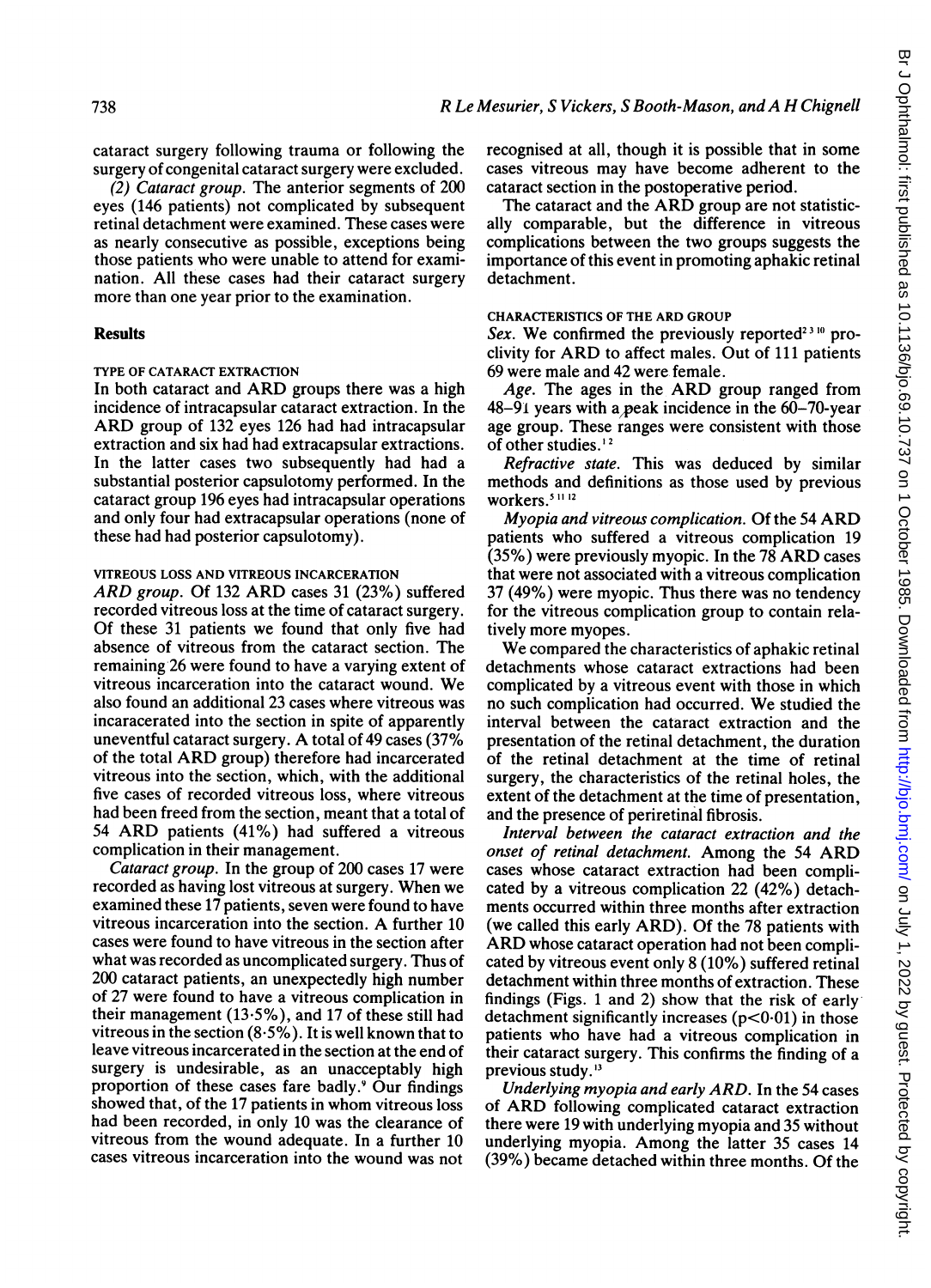#### Aphakic retinal detachment



Fig. 1 ARD following complicated cataract surgery.

19 cases with underlying myopia eight (42%) became detached within a similar period. The difference between the two groups is not statistically significant  $(p>0.05)$  and shows that detachment within three months (early ARD) is not influenced by underlying myopia.

Extent of detachment. Table 1 shows that there was no difference in the extent of the detachment between those patients with ARD who suffered <sup>a</sup> vitreous complication in the management of their cataract extraction and those who had not suffered this complication ( $p > 0.05$ ).

Table 1 Extent of detachment at presentation in <sup>132</sup> ARDs

| Group                                              | detached | 1-2 quadrants More than 2 quadrants<br>detached |
|----------------------------------------------------|----------|-------------------------------------------------|
| ARD following complicated<br>cataract extraction   |          |                                                 |
| $(54$ eyes)                                        | 21(39%)  | 33(61%)                                         |
| ARD following uncomplicated<br>cataract extraction |          |                                                 |
| $(78$ eyes)                                        | 35(45%)  | 43 (55%)                                        |

Table 2 Duration of detachment at time of surgery in 132 ARDs

| Group                                            |          | Less than I month More than I month |
|--------------------------------------------------|----------|-------------------------------------|
| ARD following complicated<br>cataract extraction |          |                                     |
| $(54$ eyes)<br>ARD following uncomplicated       | 24 (44%) | 30(56%)                             |
| cataract extraction<br>$(78$ eyes)               | 30(39%)  | 48(61%)                             |

20 15 -  $\overline{\phantom{a}}$ &<br>អ្ហូ 10 -<br>អ្ហូ 10 -5  $\Box$  $12^{01}2^{12}$   $12^{12}$   $12^{12}$   $12^{12}$ INTERVAL BETWEEN SURGERY AND DETACHMENT

Fig. 2 ARD following uncomplicated cataract surgery.

Length of time of detachment. Table 2 shows that there was no difference between the length of time of detachment between those patients with ARD who suffered a vitreous complication during their cataract extraction and those who had not suffered this complication  $(p>0.05)$ .

#### RETINAL HOLES

Multiplicity of holes (Table 3). Among the cases of ARD following complicated cataract surgery there were 16 where the retinal holes were multiple. In only two of these were more than two holes found, and in no case was a retinal detachment characterised by a multiplicity of holes widely separated in detached retina. Among ARD cases following uncomplicated cataract surgery there were 23 with multiple holes. In 19 of them holes were found in one quadrant of the retina, and in only four were the holes widely separated. Thus even in uncomplicated ARD cases the so-called typical aphakic detachment $14.15$ characterised by multiple holes was rarely seen. Failure to detect retinal holes was similar in the two groups.

Periretinal fibrosis. Periretinal fibrosis ranged in severity from early periretinal membrane formation to massive proliferative vitreoretinopathy and was

Table 3 Number of retinal holes

| Group                                                        | Single   | <b>Multiple</b>                  | Nil     |
|--------------------------------------------------------------|----------|----------------------------------|---------|
| <b>ARD</b> following complicated                             |          |                                  |         |
| cataract extraction (54 eyes)<br>ARD following uncomplicated | 76 (48%) | $16(30\%)$                       | 12(22%) |
| cataract extraction (78 eyes)                                |          | $35(45\%)$ $23(29\%)$ $20(26\%)$ |         |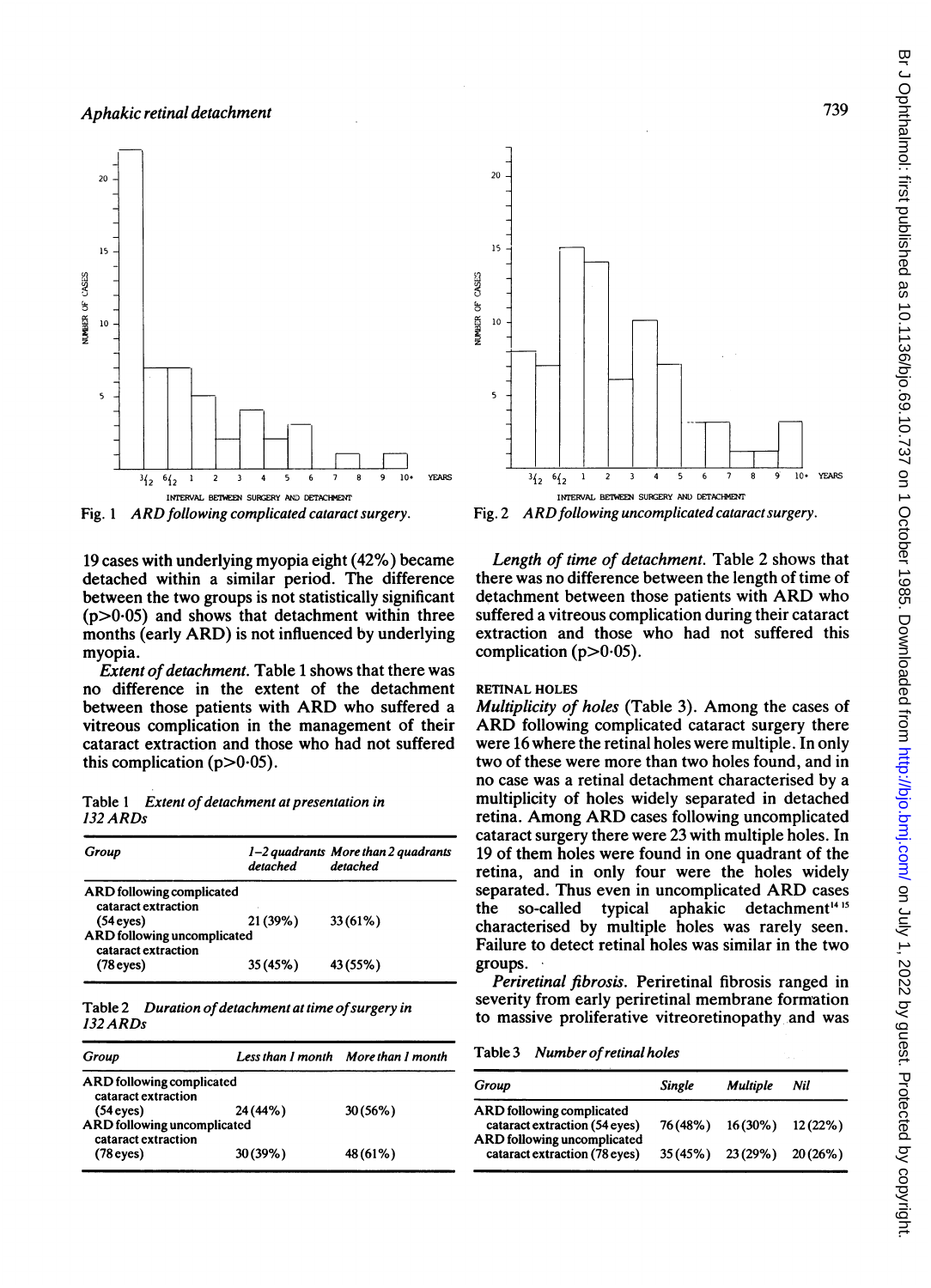740

R Le Mesurier, <sup>S</sup> Vickers, <sup>S</sup> Booth-Mason, and A H Chignell

Table 4 Results of surgery

|                                                                                           | <b>Success</b> | Failure<br>18(14%) |  |
|-------------------------------------------------------------------------------------------|----------------|--------------------|--|
|                                                                                           | 114(86%)       |                    |  |
| ARD following complicated<br>cataract extraction (54 eyes)<br>ARD following uncomplicated | 46 (85%)       | 8(15%)             |  |
| cataract extraction (78 eyes)                                                             | 68 (87%)       | 10(13%)            |  |

found in some degree in <sup>51</sup> (39%) of the <sup>132</sup> ARD cases. Periretinal membranes were found to have formed in <sup>32</sup> of the <sup>54</sup> cases (59%) of ARD whose cataract had been associated with vitreous complications. But they were found in only 19 out of 78 cases  $(24%)$  of ARD whose cataract extractions had been<br>uncomplicated. This difference is significant uncomplicated.  $(p<0.01)$ . It should be noted that we had found that the length of time of the detachment (a factor contributing to periretinal fibrosis) was not significantly different between the two groups (Table 2). Thus cases of ARD associated with periretinal membranes are more likely to occur if the ARD had followed a complicated cataract operation.

## RESULTS OF SURGERY

Successful treatment was defined as achievement of a flat retina, and the shortest follow-up period has been one year. This was obtained in 114 cases (86%), as seen in Table 4. It can be seen that the anatomical results of surgery in both groups of ARD are almost identical.

## **Discussion**

Even though we found vitreous adherent to the cataract section in 8-67% of cases of cataract operations not complicated by subsequent retinal detachment, the finding that 49 cases (37%) of our total series of <sup>132</sup> ARDs had vitreous incarcerated into the section, and that 54 (41%) cases had suffered a vitreous complication during the management of their cataract surgery, confirms that this is a complication of importance in promoting events leading to subsequent retinal detachment. Forward movement of gel following intracapsular lens extraction to fill the space previously occupied by the lens not only encourages posterior vitreous detachment if not already present at the time of surgery<sup>10 16 17</sup> but, by filling the space previously occupied by the crystalline lens, effectively increases the volume of the vitreous cavity and results in increased capacity for excursion of the gel when it moves. This in turn results in greater dynamic traction<sup>18</sup> at the posterior border of the vitreous base following vitreous detachment than exists in the phakic eye. Our findings indicate that

incarceration of gel into the cataract section greatly increases the risk of retinal detachment in the aphakic eye following intracapsular extraction. It seems that this anterior incarceration alters the nature of the posterior vitreous detachment, tending to increase dynamic traction at the posterior border of the vitreous base in these cases. We were somewhat surprised to find there was little difference in the morphological characteristics of the type of retinal detachment in those aphakic retinal detachments following cataract surgery associated with vitreous complications and those following uncomplicated cataract surgery. Thus there was similarity in the extent of the detachment, the duration of the retinal detachment, and the type and position of the retinal holes, but there was a greater tendency to early detachment and to periretinal membrane formation in ARD following cataract surgery associated with vitreous complication.

The pathogenesis of ARD following intracapsular cataract surgery is probably multifactorial, and our concentration on vitreous events in the anterior segment does not discount the importance of other associated factors that may be contributing-for example, myopia and lattice degeneration. Unlike these other factors, however, the removal of cataract is under surgical control, and this study indicates that the intracapsular cataract operation carrying with it the risk of vitreous complications strongly predisposes the eye to early ARD if these complications occur. We do not have enough information to know if proper management of vitreous loss by removing vitreous from the section will reduce the risk of aphakic detachment in these cases.

This study gives weight to the growing popularity of extracapsular cataract surgery, which preserves the integrity of the posterior segment.

We are grateful to Mrs Margaret Grice and Miss Louise Grocot for their secretarial assistance.

This study was in part supported by thc Iris Fund.

#### References

- <sup>1</sup> Norton EWD. Retinal detachment in aphakia. Am<sup>J</sup> Ophthalmol 1964; 58: 111-24.
- 2 Ashrafzadeth MT, Schepens CL, Elzeneiny II, Moura R, Morse OH, Kraushar MF. Aphakic and phakic retinal detachment. Arch Ophthalmol 1973; 89: 476-83.
- 3 Shapland CD. Retinal detachment in aphakia. Trans Ophthalmol Soc UK 1934; 54: 176-92.
- 4 Wilkinson CP, Anderson LS, Little JH. Retinal detachment following phakoemulsification. Ophthalmology (Rochester) 1978; 85:151-6.
- <sup>5</sup> Percival SB, Anand V, Das SK. Prevalence of aphakic retinal detachment. Br J Ophthalmol 1983; 67: 43-5.
- Wetzig PC, Thatcher DB, Christianson JM. The intracapsular versus the extracapsular cataract technique in relationship to retinal problems. Trans Am Ophthalmol Soc 1979; 77: 339-47.